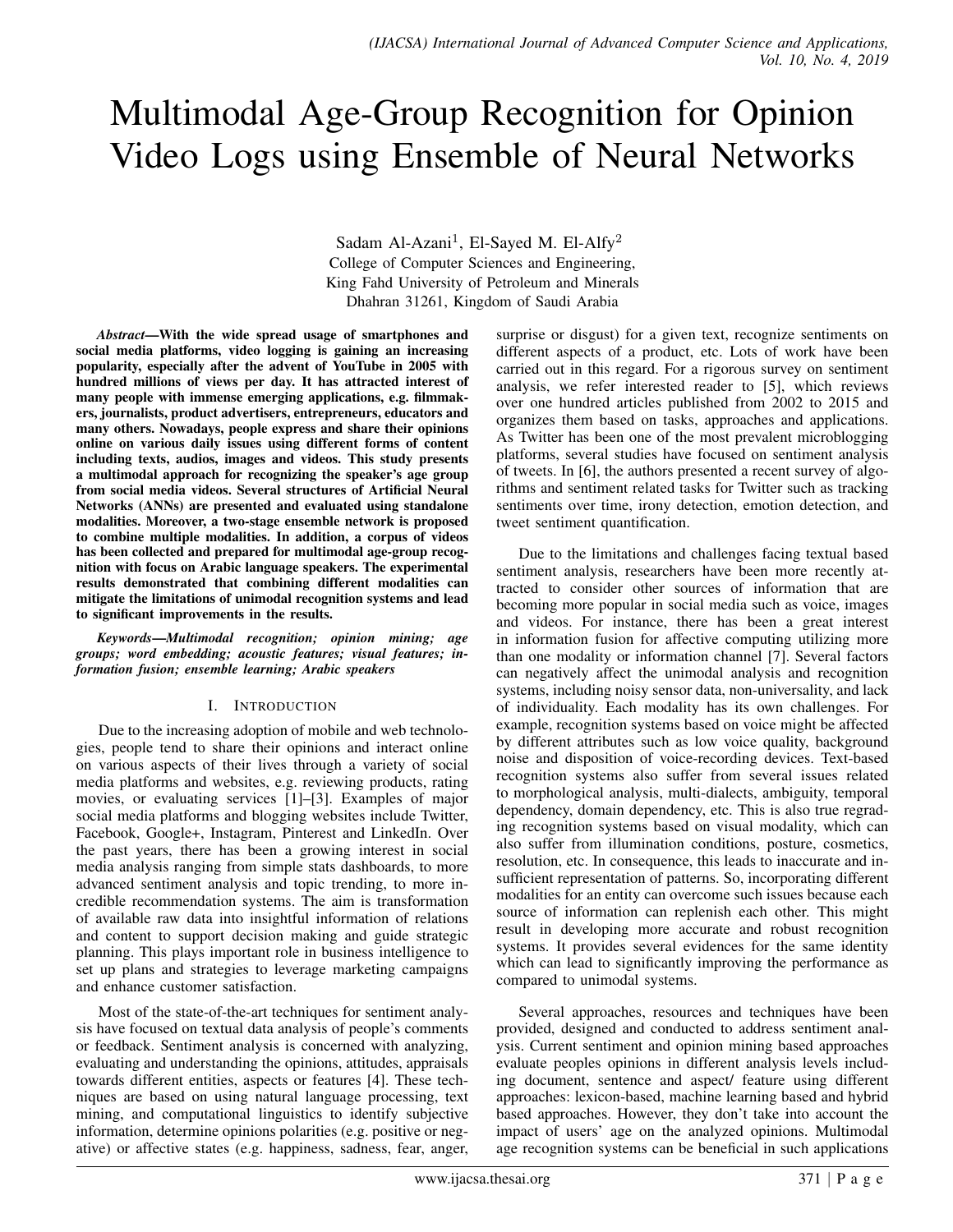to tune the analysis and decisions towards particular age groups in order to meet their needs. For example, some products are specific for young people and reviews on these products by elder people are biased and may provide incorrect indicators for decision makers. Governments can also benefit from these systems to explore political decisions or services related to their citizens according to their age groups. Adaptive educational systems will be smarter when they consider age of the learner alongside the emotion.

Detecting users' age-groups through emotional modalities makes the problem more interesting and significant, especially with the revolution in social media platforms nowadays. Several social media platforms are being used to support opinion videos such as YouTube, Vimeo, Twitter, Facebook, Instagram, Flickr, etc. Thus, it is highly important to exploit such data for mining significant information and insights. Profiling user identification such as recognizing age group from emotional modalities is a challenging task because it relies on several attributes that are hard to model such as feeling, thought, behavior, mood, temperament [8]. The research of user profiling identification and detection for Arabic language is even more scarce [9], [10]. This is another motivation for this study to build a dataset of multimodal age-group identification for Arabic opinion videos and present a multimodal age-group identification system. To our knowledge this is the first study to present a multimodal age-group identification approach specific from opinion videos. Additionally, it is the first study to present a multimodal for Arabic videos in this concern, in general. It evaluates the capability of audio, textual and visual features individually to detect age-group for the same entity. Then, it presents an ensemble neural network method to fuse different modalities in order to improve the performance of the individual modalities. Several experiments are conducted to evaluate the proposed approach.

The rest of the paper is organized as follows. The most related work is briefly reviewed in Section II. Section III describes the methodology. Section IV presents the experimental work and results. Finally, Section V concludes the paper.

# II. RELATED WORK

Age identification is considered as a task of user profiling detection and has received a growing attention in social media and human-computer-interaction systems with rising need for personalized, reliable, and secure systems. In the literature, this problem is addressed in a variety of ways. Some research work considered it as a classification problem to predict age group of a given user, e.g. [11], whereas others addressed it as a regression problem to predict the age in years, e.g. [12], [13]. Most of existing methods have mainly focused on single modalities or single mediums including texts [14], [15], images [16]–[19], voice/speech [11], [20], and meta-data of users on Twitter [21].

Safavi et al. [11] presented a method to detect age-group from children's speech using the OGI Kids dataset. They applied Gaussian Mixture Model-Universal Background Model (GMM-UBM), and Gaussian Mixture-Support Vector Machine (GMM-SVM) with i-vector systems. Regions of the spectrum containing important age information for children are identified by conducting Age-ID experiments over 21 frequency subbands. The main findings were the GMM-UBM and i-vector

system significantly performed better than the GMM-SVM system with an accuracy of 85.77%. An approach for age estimation from telephone speech patterns based on i-vectors was also presented in [13]. Each utterance was represented by i-vector and Support Vector Regression (SVR) is applied to estimate the age of speakers. Bocklet et al. [20] present a method to detect a person's age and gender from his\her voice. As acoustic features, they applied Mel Frequency Cepstrum Coefficients (MFCCs), Perceptual Linear Prediction (PLPs) and Temporal Patterns (TRAPS)-based features. Different models were generated and combined at feature level and score level fusion and evaluated using GMM. They reported that combining different acoustic models led to improve the results with minor differences between feature level and score level fusions.

Different age categories were considered in the literature to address the age recognition task. For example, the authors in [14] ran their experiments on three categories: 10s (13-17), 20s (23-27) and 30s (33-42) years old. In Safavi et al. [11], three age groups are considered: (5-9 years old), (9-13 years old), (13-16 years old).

Multimodal recognition systems are still in their early stage and started applying for different tasks as gender detection [22], sentiment analysis [7], [23]. Our work differs from the literature in several aspects. First, it recognizes age-groups from three modalities for the same user and compares the effectiveness of these modalities with each others. It explores different features for representing modalities such as word embedding based features for textual modality, dense optical flows for visual modality and a combination of several types of acoustic features. It builds a corpus for opinions videos of Arabic speakers. Moreover, it explores a novel ensemble of a neural network approach to combine different modalities.

# III. METHODOLOGY

In this study, the age-group recognition task is addressed as a classification problem. This can be useful in applications such as targeted marketing which is directed to certain age groups rather than specific ages. For example, companies can tune their products to meet the needs of a specific age-group of people. Fig. 1 depicts the general framework of the proposed multimodal age-group recognition system. Some preprocessing operations are conducted to come up with three modalities for each video: audio, text, and visual. Each audio input is in WAV format with 256 bits, 48000Hz sampling frequency, and a mono channel. This is followed by the transcription task to generate texts corresponding to each video. Each video input is then resized into  $240 \times 320$  after detecting faces. A feature extractor is constructed for each input source. The acoustic feature extractor constructs feature vectors of 68 features for each input. Moreover, a textual feature extractor is implemented to extract textual features with a dimensionality of 300 features for each instance. The visual feature extractor generates 800 features for each input.

A fusion method based on ensemble neural network is proposed to combine the different modalities. It is based on two levels; the first level is trained using the training dataset and gives a score for each age group from each modality (visual, text and audio). The resulting scores from the first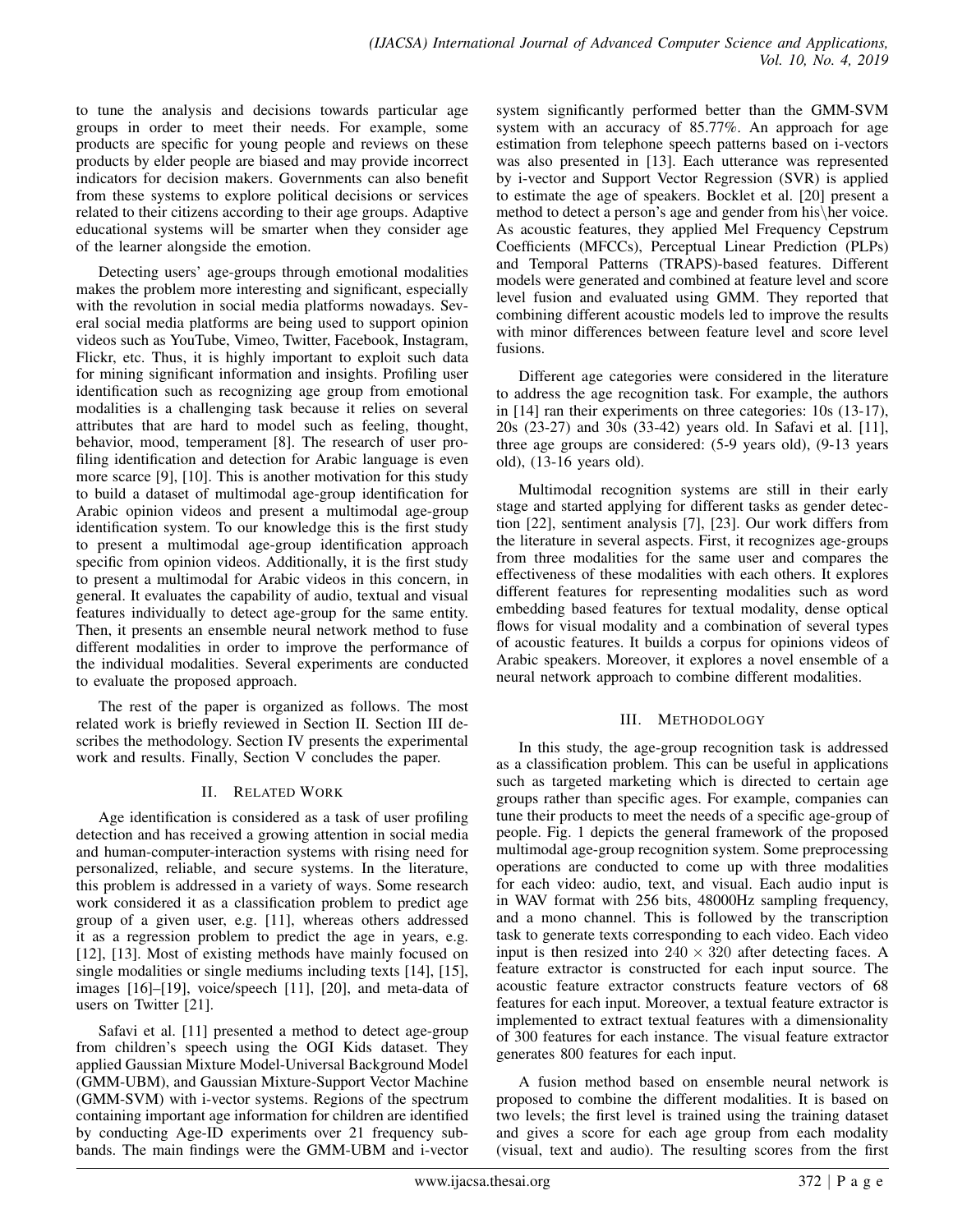

Fig. 1. Multimodal age identification system from opinion videos

level are combined using a meta-learner in the second level to produce the final scores. The predicted age group is determined corresponding to the maximum final score.

## *A. Multimodal Age-groups Recognition Dataset*

A video corpus is collected from YouTube. It is composed of 63 opinion videos expressed from both females and males in different domains including reviews of products, movies, cultural views, etc. Using various settings, the collected videos were recorded by users in real environments including houses, studios, offices, cars or outdoors. Users express their opinions in different periods. The videos are segmented into 524 utterances. The age-groups are specified as four classes as described in Table I. The instances are manually labeled into the considered age-groups carefully and systematically. First, for the well-known speakers, we looked for their ages in their profiles and assigned their age by subtracting date of recording videos from their birthdays. For the remaining speakers who we couldn't find their birthdays, three human annotators were involved to assign their age-group labels, using majority votes to break ties.

# *B. Feature Extraction*

*1) Acoustic features extraction:* The input audio is split into frames with size of 50 millisecond with a frame step of 20 millisecond. For each generated frame, a set of 34 features are computed: (1) ZCR (Zero Crossing Rate), (2)Energy, (3) Entropy of Energy, (4)Spectral Centroid, (5)Spectral Spread, (6) Spectral Entropy, (7) Spectral Flux, (8) Spectral Rolloff, (9-21) MFCCs (22-33) Chroma Vector, and (34) Chroma Deviation. Then statistics are computed from each audio's segment to represent the whole audio using one descriptor; in our study we used the mean and standard deviation. Thus, each input audio is represented by  $34 \times 2 = 68$  features. This process of audio feature extraction is illustrated in Fig. 2.

*2) Visual feature extraction:* Two main steps are involved: face detection and visual feature extraction. The general frontal face and eye detectors [24] are utilized to detect the face of the speaker and segment faces from the rest of given frame based on HAAR features [25], which increasingly combines more complex classifiers in a cascade to detect the face. In addition, an eye detector detects eye positions which provide significant and useful values to crop and scale the frontal face to a size of  $240 \times 320$  pixels in our case.

Then, optical flow is considered to extract the visual features from the videos processed in the previous step. Optical flows are, first, computed for each frame in a video and then used to compute histograms. They measure the motion relative to an observer between two frames at each point of them. At each point in the scene, the magnitude and the direction values are obtained which describe the vector representing the motion between the two frames. This leads to  $N \circ F \times W \times H \times 2$ dimensions to describe each video, where  $NoF$  represents the number of frames in a video and the  $W \times H$  represents the resolution of the frame. In our case frames are scaled into the resolution of  $240 \times 320$ . To describe each video as a single feature vector (descriptor), a histogram of the optical flows per video is calculated. The scene is split into a grid of  $10 \times 10$  with considering eight directions:  ${0-45, 46-90, 91-135, 136-}$ 180, 181−225, 226−270, 271−315, 316−360}. Consequently, each scene is represented by 800 features and to represent the whole input video the average of the histograms is calculated. The face detection and visual feature extraction is illustrated in Fig. 3.

*3) Textual features:* The word embedding technique skipgrams word2vec [26], [27] is employed to extract textual features. Embedding techniques are recognized as an efficient method for learning high-quality vector representations of words/terms/phrases from large amounts of unstructured text data. They refer to the process of mapping words, terms or phrases from the vocabulary to real-valued vectors such that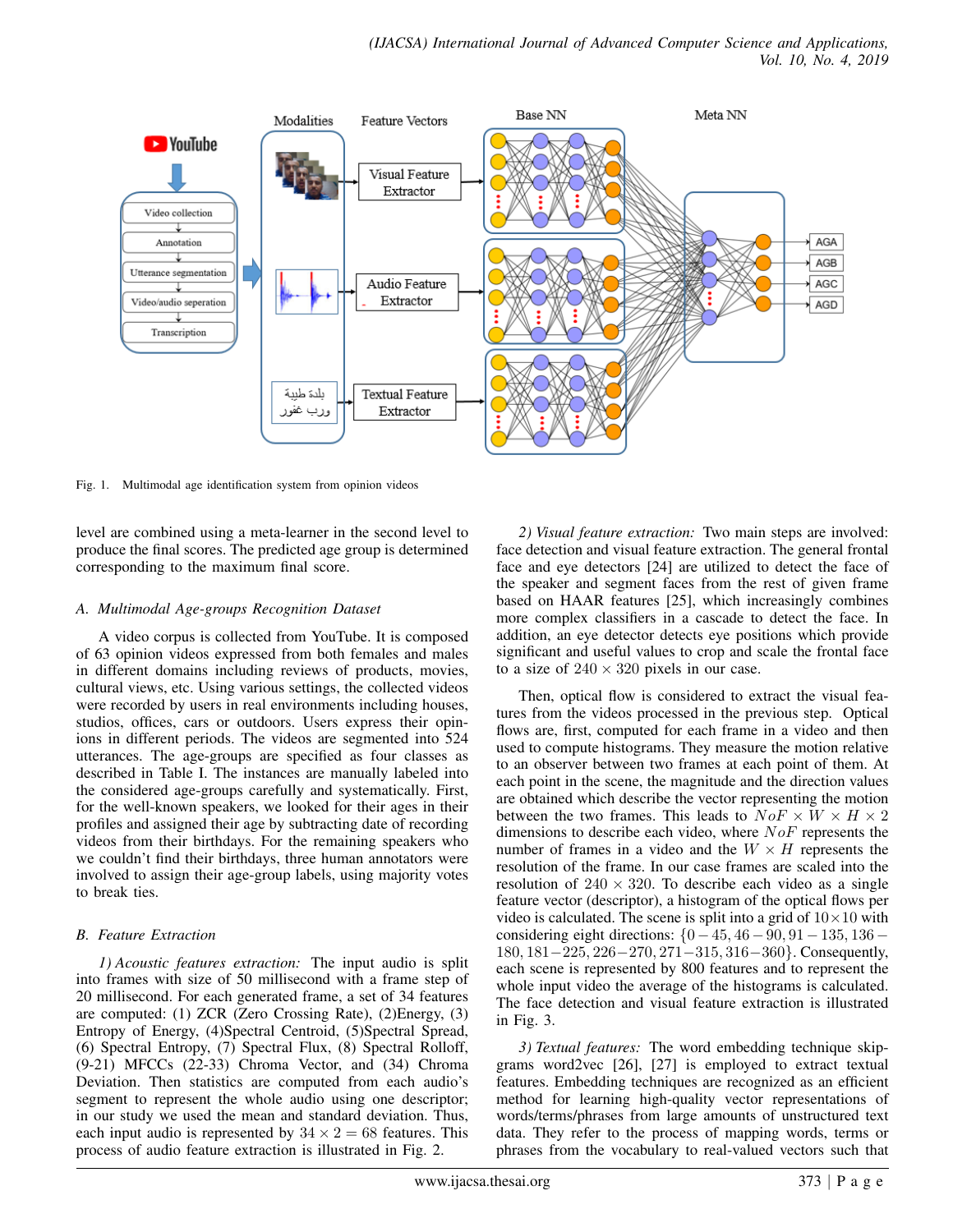| TABLE I. | <b>DESCRIPTION OF DATASET</b> |  |
|----------|-------------------------------|--|
|          |                               |  |

| <b>Class</b> | Description                            | #Samples |
|--------------|----------------------------------------|----------|
| AGA          | Age-group A: 15-29 years old           | 128      |
| AGB          | Age-group B: 30-39 years old           | 159      |
| AGC          | Age-group C: 40-49 years old           | 142      |
| AGD          | Age-group D: greater than 49 years old | 95       |
| Total        |                                        | 524      |

TABLE II. THE PERFORMANCE OF STANDALONE MODALITIES USING DIFFERENT NETWORKS STRUCTURES; HIGHEST RESULTS ARE MARKED IN BOLD.

|              | Structure# NN1 |        | Structure#NN2 |        |        | Structure# NN3 |               |        | Structure# NN4 |        |        | Structure# NN5 |        |        |        |
|--------------|----------------|--------|---------------|--------|--------|----------------|---------------|--------|----------------|--------|--------|----------------|--------|--------|--------|
|              | Prc            | Rec    | $F_1$         | Prc    | Rec    | $F_1$          | Prc           | Rec    | $F_1$          | Prc    | Rec    | $F_1$          | Prc    | Rec    | $F_1$  |
| Audio $(A)$  |                |        |               |        |        |                |               |        |                |        |        |                |        |        |        |
| <b>AGA</b>   | 0.8235         | 0.8750 | 0.8485        | 0.8077 | 0.8203 | 0.8140         | 0.8400        | 0.8203 | 0.8300         | 0.7197 | 0.7422 | 0.7308         | 0.8739 | 0.8125 | 0.8421 |
| AGB          | 0.8373         | 0.8742 | 0.8554        | 0.8137 | 0.8239 | 0.8188         | 0.8012        | 0.8616 | 0.8303         | 0.7529 | 0.8050 | 0.7781         | 0.7989 | 0.8994 | 0.8462 |
| AGC          | 0.8593         | 0.8169 | 0.8375        | 0.8345 | 0.8169 | 0.8256         | 0.8085        | 0.8028 | 0.8057         | 0.7879 | 0.7324 | 0.7591         | 0.8667 | 0.8239 | 0.8448 |
| AGD          | 0.9080         | 0.8316 | 0.8681        | 0.8404 | 0.8316 | 0.8360         | 0.8851        | 0.8105 | 0.8462         | 0.7889 | 0.7474 | 0.7676         | 0.8791 | 0.8421 | 0.8602 |
| Weighted-Avg | 0.8527         | 0.8511 | 0.8512        | 0.8227 | 0.8225 | 0.8226         | 0.8279        | 0.8263 | 0.8264         | 0.7608 | 0.7595 | 0.7595         | 0.8501 | 0.8473 | 0.8473 |
| Macro-Avg    | 0.8570         | 0.8494 | 0.8524        | 0.8241 | 0.8232 | 0.8236         | 0.8337        | 0.8238 | 0.8280         | 0.7624 | 0.7567 | 0.7589         | 0.8547 | 0.8445 | 0.8483 |
|              |                |        |               |        |        |                | Textual $(T)$ |        |                |        |        |                |        |        |        |
| <b>AGA</b>   | 0.6695         | 0.6172 | 0.6423        | 0.5549 | 0.7500 | 0.6379         | 0.5923        | 0.6016 | 0.5969         | 0.6316 | 0.5625 | 0.5950         | 0.5299 | 0.5547 | 0.5420 |
| AGB          | 0.5054         | 0.5912 | 0.5449        | 0.5105 | 0.4591 | 0.4834         | 0.5290        | 0.5157 | 0.5223         | 0.4945 | 0.5660 | 0.5279         | 0.4535 | 0.4906 | 0.4713 |
| <b>AGC</b>   | 0.5217         | 0.5070 | 0.5143        | 0.4880 | 0.4296 | 0.4569         | 0.4753        | 0.5423 | 0.5066         | 0.5093 | 0.5775 | 0.5413         | 0.4631 | 0.4859 | 0.4742 |
| AGD          | 0.6463         | 0.5579 | 0.5989        | 0.6265 | 0.5474 | 0.5843         | 0.6234        | 0.5053 | 0.5581         | 0.6866 | 0.4842 | 0.5679         | 0.6087 | 0.4421 | 0.5122 |
| Weighted-Avg | 0.5755         | 0.5687 | 0.5702        | 0.5363 | 0.5382 | 0.5323         | 0.5470        | 0.5420 | 0.5428         | 0.5668 | 0.5534 | 0.5552         | 0.5029 | 0.4962 | 0.4968 |
| Macro-Avg    | 0.5857         | 0.5683 | 0.5751        | 0.5450 | 0.5465 | 0.5406         | 0.5550        | 0.5412 | 0.5460         | 0.5805 | 0.5476 | 0.5580         | 0.5138 | 0.4933 | 0.4999 |
| Visual (V)   |                |        |               |        |        |                |               |        |                |        |        |                |        |        |        |
| <b>AGA</b>   | 0.5827         | 0.6328 | 0.6067        | 0.6419 | 0.7422 | 0.6884         | 0.5556        | 0.7422 | 0.6355         | 0.5567 | 0.8438 | 0.6708         | 0.6389 | 0.5391 | 0.5847 |
| AGB          | 0.6562         | 0.5283 | 0.5854        | 0.6074 | 0.6226 | 0.6149         | 0.5917        | 0.4465 | 0.5090         | 0.6794 | 0.5597 | 0.6138         | 0.6200 | 0.5849 | 0.6019 |
| <b>AGC</b>   | 0.5279         | 0.7324 | 0.6136        | 0.6452 | 0.5634 | 0.6015         | 0.6230        | 0.5352 | 0.5758         | 0.7080 | 0.5634 | 0.6275         | 0.5492 | 0.7465 | 0.6328 |
| <b>AGD</b>   | 0.8500         | 0.5368 | 0.6581        | 0.6404 | 0.6000 | 0.6196         | 0.5946        | 0.6947 | 0.6408         | 0.6860 | 0.6211 | 0.6519         | 0.7397 | 0.5684 | 0.6429 |
| Weighted-Avg | 0.6386         | 0.6107 | 0.6114        | 0.6320 | 0.6317 | 0.6301         | 0.5919        | 0.5878 | 0.5819         | 0.6584 | 0.6412 | 0.6383         | 0.6271 | 0.6145 | 0.6135 |
| Macro-Avg    | 0.6542         | 0.6076 | 0.6159        | 0.6337 | 0.6321 | 0.6311         | 0.5912        | 0.6047 | 0.5902         | 0.6575 | 0.6470 | 0.6410         | 0.6370 | 0.6097 | 0.6156 |
|              |                |        |               |        |        |                |               |        |                |        |        |                |        |        |        |

TABLE III. BIMODAL AND MULTIMODAL RESULTS USING ENSEMBLE CLASSIFIER

| Modalities      |                | $A-T$    |        |        | T-V    |        |        | A-V      |        |                | A-T-V    |        |
|-----------------|----------------|----------|--------|--------|--------|--------|--------|----------|--------|----------------|----------|--------|
| <b>Measures</b> | $\mathbb{P}rc$ | $_{Rec}$ |        | Prc    | Rec    |        | Prc    | $_{Rec}$ |        | $\mathbb{P}rc$ | $_{Rec}$ |        |
| AGA             | 0.8682         | 0.8750   | 0.8716 | 0.7090 | 0.7422 | 0.7252 | 0.8923 | 0.9062   | 0.8992 | 0.9120         | 0.8906   | 0.9012 |
| AGB             | 0.8580         | 0.8742   | 0.8660 | 0.6772 | 0.6730 | 0.6751 | 0.8805 | 0.8805   | 0.8805 | 0.8712         | 0.8931   | 0.8820 |
| AGC             | 0.8493         | 0.8732   | 0.8611 | 0.6739 | 0.6549 | 0.6643 | 0.8750 | 0.8873   | 0.8811 | 0.8611         | 0.8732   | 0.8671 |
| AGD             | 0.9080         | 0.8316   | 0.8681 | 0.7234 | 0.7158 | 0.7196 | 0.9011 | 0.8632   | 0.8817 | 0.8804         | 0.8526   | 0.8663 |
| Weighted-Avg    | 0.8672         | 0.8664   | 0.8664 | 0.6924 | 0.6927 | 0.6925 | 0.8856 | 0.8855   | 0.8855 | 0.8801         | 0.8798   | 0.8798 |
| Macro-Avg       | 0.8709         | 0.8635   | 0.8667 | 0.6959 | 0.6965 | 0.6960 | 0.8872 | 0.8843   | 0.8856 | 0.8812         | 0.8774   | 0.8792 |

elements with similar meaning to have a similar representation.

Word vectors are positioned in the vector space such that words sharing common contexts and having similar semantic are mapped nearby each other. Skip-grams (SG) is a neural network structure trained to predict a context given a word. Word embedding-based features have been adopted for different natural language processing tasks and achieved high results comparing to other traditional features [28]. In our study, a skip-gram model trained from opinions expressed in Twitter with a dimensionality of 300 [29] is used to derive textual features. A feature vector is generated for each sample by averaging the embeddings of that sample [30]. The main steps of textual feature extraction are shown in Fig. 4.

## *C. Classification Approach*

This study deals with a multimodal identification system for three modalities. Therefore, seven different main models can be generated as follows. Three models are generated for audio, textual and visual modalities. Three other models are generated for the bimodal approaches of audio-textual, textualvisual, and audio-visual modalities. The seventh model is for the trimodal of audio, textual and visual modalities.

Due to the theoretical foundation underlying neural network research and recently-achieved strong practical results on challenging problems, neural networks have recently been rediscovered as a significant alternative to several standard classification techniques [31]. However, the models need to generated well. Different systematic structures of neural networks are investigated to detect the age group from the considered standalone modality. Three models of feed-forward networks structures, Multilayer Perceptron (MLP) models, are applied. The first model is for visual modality, the second is for the audio modality while the third model is for textual modality. Several factors and decisions should be considered when configuring and setting up the neural network structures including: number of hidden layers to use in the neural network, number of neurons in each hidden layer, etc. Another issue for the multimodal approaches is: should the models be homogeneous or heterogeneous?; the former means using the same structure for each modality while the latter means using different structures. In the case of the heterogeneous models,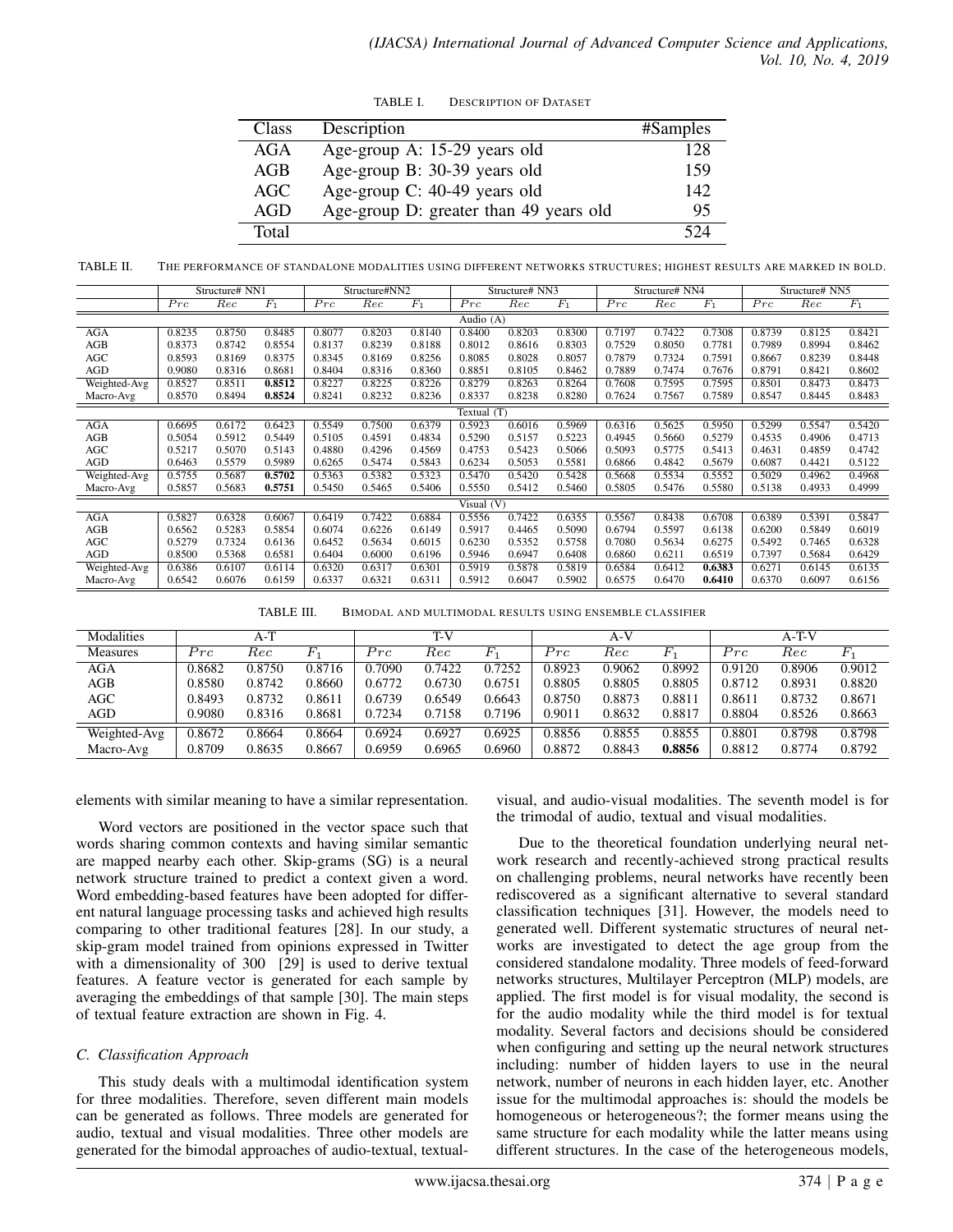| Methods    | P-Value  | Conclusion                                                                                                           |
|------------|----------|----------------------------------------------------------------------------------------------------------------------|
| A vs. AT   | 0.0303   | Reject H0. The accuracy rate of audio-textual modality is significantly higher than the audio modality               |
| A vs. AV   | 0.00005  | Reject H0. The accuracy rate of audio-visual modality is significantly higher than the audio modality                |
| A vs. ATV  | 0.00001  | Reject H0. The accuracy rate of audio-textual-visual modality is significantly higher than the audio modality        |
| T vs. AT   |          | Reject H0. The accuracy rate of audio-textual modality is significantly higher than the textual modality             |
| T vs. TV   |          | Reject H0. The accuracy rate of textual-visual modality is significantly higher than the textual modality            |
| T vs. ATV  | $\Omega$ | Reject H0. The accuracy rate of audio-textual-visual modality is significantly higher than the textual modality      |
| V vs. AV   | $\Omega$ | Reject H0. The accuracy rate of audio-visual modality is significantly higher than the visual modality               |
| V vs. TV   | 0.279427 | Accept H0, combining visual modality with textual modality has no effect comparing to visual modality                |
| V vs. ATV  | $\theta$ | Reject H0. The accuracy rate of audio-textual-visual modality is significantly higher than the visual modality       |
| AV vs. ATV | 0.010979 | Reject H0. The accuracy rate of audio-textual-visual modality is significantly higher than the audio-visual modality |



Fig. 2. Audio feature extraction process.

what are the considered attributes. In this study, two hidden layers are considered for each model while several criteria are considered to determine the number of neurons in each layer:

- Same number of neurons in each hidden layer with the same structure.
- Number of neurons is assigned according to the size of inputs for each structure. Several cases are considered including:
	- the number of neurons in a hidden layer is calculated using:

$$
N_{h1} = i + o \tag{1}
$$

where  $i$  is the size of input,  $o$  is the number of classes

the number of neurons in a hidden layer is calculated using:

$$
N_{h2} = \frac{i+o}{2} \tag{2}
$$

the number of neurons in a hidden layer is calculated using:

$$
N_{h3} = i \times 2 \tag{3}
$$

Other parameters are selected and remain the same for all structures to be: activation function = "relu", alpha = 0.0001, batch\_size= "auto", learning-rate =  $0.001$ , tol =  $0.0001$ , momentum = 0.9, epsilon= $10^{-8}$ ).

Consequently, five different structures are defined from the aforementioned criteria. The first structure is denoted as NN1 and uses a constant number of neurons in both hidden layers for all modalities. Since the three modalities are trained and evaluated using the same structure, this type is homogeneous. The second structure is denoted as NN2 and uses a number of neurons equals to  $N_{h1}$  in the first hidden layer and equals to  $N_{h2}$  for the second hidden layer. The third structure is denoted as NN3 and uses a number of neurons equals to  $N_{h1}$  in both hidden layers. The fourth structure is denoted as NN4 and uses a number of hidden layers equals to  $N_{h2}$  for both hidden layers. The fifth structure is denoted as NN5 and uses a number of hidden layers equals to  $N_{h3}$  for both hidden layers. So, all structures except the first one (NN1) rely on the size of the input and are heterogeneous for all modalities. Those structures are considered as baseline models/classifiers.

Another MLP model is constructed as a meta-classifier to ensemble all modalities base models. In this study, a simple structure of one hidden layer is adopted in the second stage. It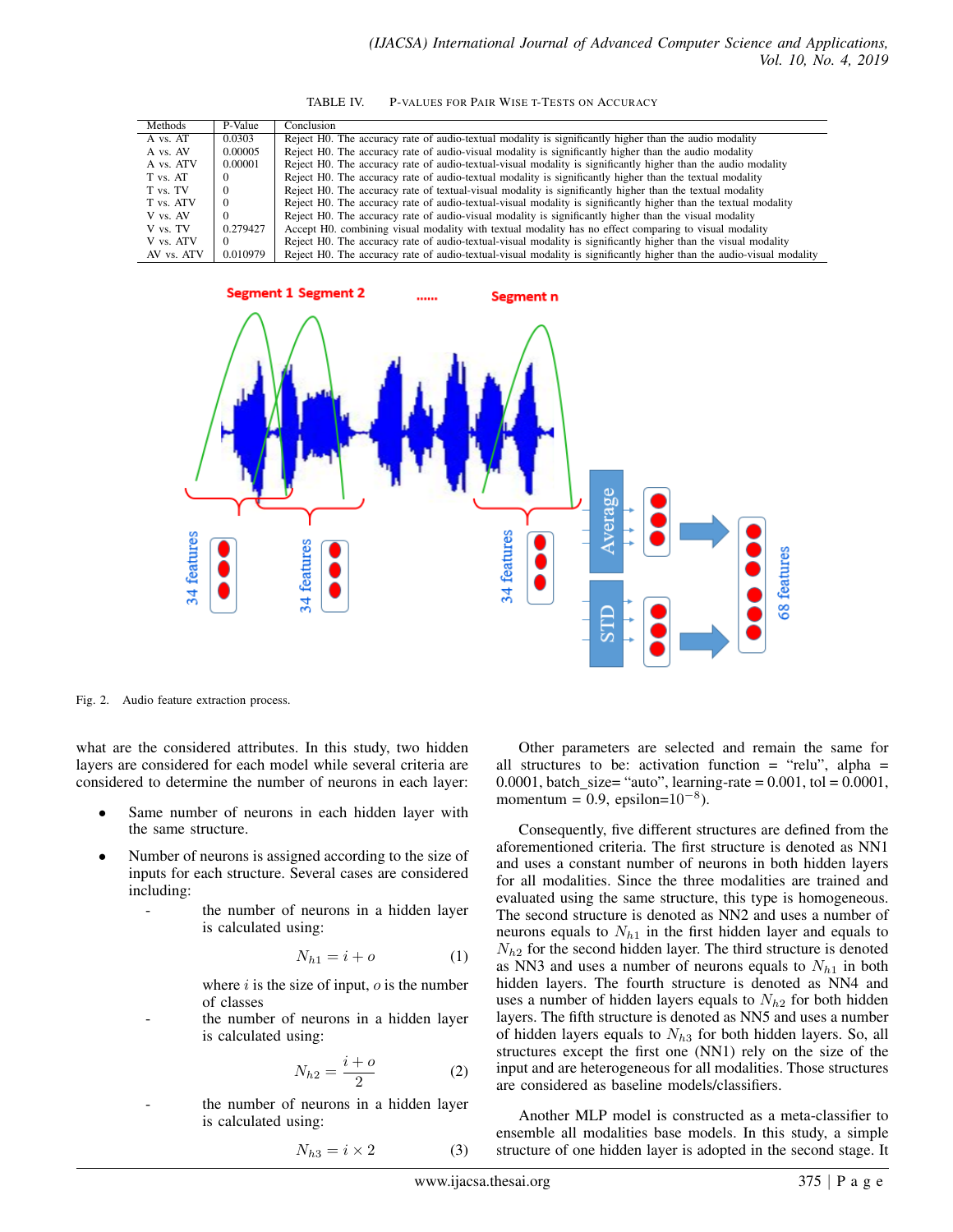

Fig. 3. Face detection and dense optical flow features extraction process.



Fig. 4. Textual feature extraction process.

takes as inputs the probabilities of classes produced by the base models. Mathematically, let  $Y_V = \{v_1, v_2, v_3, v_4\}$  represents the scores for age groups generated by visual-based model,  $Y_A = \{a_1, a_2, a_3, a_4\}$  represents the scores for age groups generated by audio-based model, and  $Y_T = \{t_1, t_2, t_3, t_4\}$ represents the scores for age groups generated by textualbased model. These scores are fed into the meta-MLP as input to identify the global age-group of users using the three modalities. So, it takes inputs with size of  $M \times N$ , where M is the number of modalities and  $N$  is the number of classes. As mentioned above, four models can be generated when combining the three different modalities: audio-textual, textualvisual, audio-visual, and audio-textual-visual modalities. In case of bimodal approaches, the size of meta-classifier input is eight while its size is 12 in case of multimodal approach.

# IV. EXPERIMENTS AND RESULTS

The proposed models are evaluated using 10-fold cross validation mode. A prototype is implemented and evaluated for each standalone modality and for the ensemble model in Python using the scikit-learn machine learning package [32]. Several well-known measures are reported to evaluate and compare the performance of various models: Precision  $(Pro)$ , Recall (*Rec*), and  $F_1$ , which is a weighted average for precision and recall, and is a preferred performance measure for imbalanced class distributions. These measures are computed as follows for each class  $c_i$ :

$$
Pro_i = \frac{\# \text{ instances correctly classified as class } c_i}{\# \text{ instances classified as class } c_i}
$$
 (4)

$$
Rec_i = \frac{\# \text{ instances correctly classified as class } c_i}{\# \text{ instances actually in class } c_i}
$$
 (5)

$$
F_{1i} = 2 \times \frac{Pro_i \times Rec_i}{Pro_i + Rec_i}
$$
 (6)

Besides the per-class performance, we reported the weighted and macro-averages of all classes in each case. The macro-average is unweighted of each class metric without taking class imbalance into account. This measure may overemphasize the low performance of infrequent classes. Hence, we also report weighted average where each class metric is weighted by the support (i.e. the number of true instances for each class).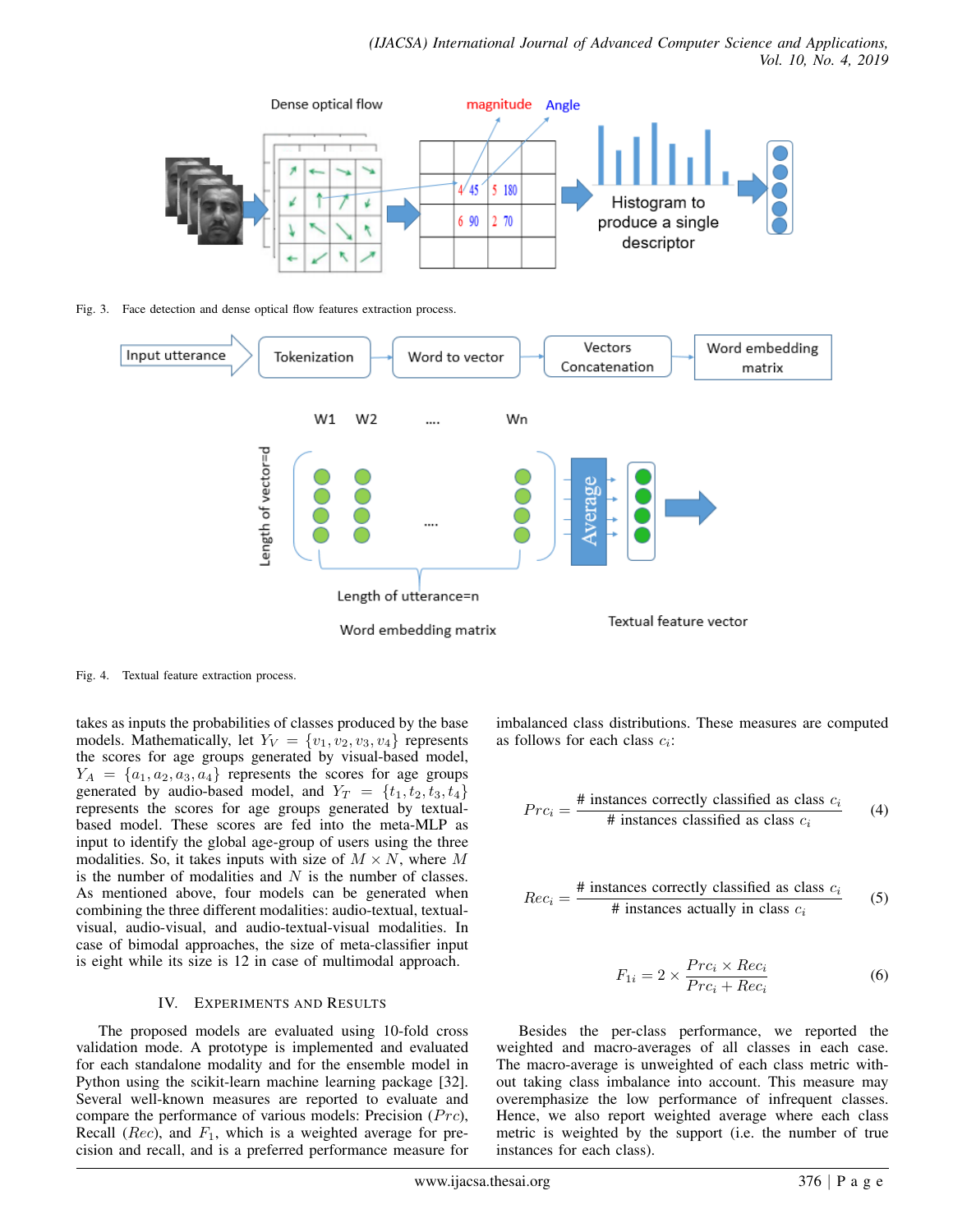### *A. Unimodal Age-group Recognition Results (Baseline)*

Table II shows the results for each modality with different base neural network structures for unimodal age-group identification approaches. The results are presented in terms of precision, recall and  $F_1$  for each class as well as weighted and macro averages for all classes. Audio modality achieves the highest results comparing to text and visual modalities in all cases. For audio modality, NN1 achieves the highest results with a weighted  $F_1$  average of 85.12%, followed by NN5 which reports a weighted  $F_1$  average of 84.73%. However, NN4 achieves the lowest results for audio modality. However, the overall lowest results are obtained using the textual modality. The best performance in the case of textual modality is obtained using NN1 with a weighted average of 57.02%. Regarding the visual modality, the highest results are achieved using NN4 with a weighted average of 63.83%.

### *B. Bimodal and Multimodal Age-group Recognition Results*

The best structures evaluated in the first level classification are then used to represent each modality and fed into the second level classifier. For audio modality and textual modality, NN1 is used while for visual modality NN4 is used. NN1 for audio modality, NN1 for text modality and NN4 for visual modality are fused using the meta-structure. Table III shows the results obtained using bimodal and multimodal approaches, The highest results are achieved using audio-visual (A-V) approach with a weighted average of 88.55% and then audio-textvisual (A-T-V) approach with a weighted average of 87.98%. It can be seen that significant improvements are reported over the baseline performance in Table II. For example, in the worst cases, the highest weighted  $F_1$  obtained for baseline textual modality is 57.02% and for visual modality is 63.83% whereas after combining them the results are improved to be 69.25%. In the best cases, the highest weighted  $F_1$  obtained for audio modality is 85.12% and for visual modality is 63.83% while combining them leads to improving the results to be 88.55%

It is important to perform statistical test to provide evidence that the improvement of combining different modalities is significant and not by chance. To do so, we re-run the 10-fold cross-validation 10 times for each model. We then used the pairwise t-test to determine how significant is the improvements. Table IV shows the results for the performed t-tests using 95% confidence interval. The reported p-values are less than 0.05 for all the cases except one. Thus, the null hypothesis is rejected and significant improvement is obtained except when textual modality is combined with visual modality (no statistically significant improvement is observed).

### V. CONCLUSION

We have presented a novel multimodal ensemble neureal network model for detecting users' age-group from opinion videos. For evaluation purpose, three modalities are extracted, namely: audio, text and visual from videos expressed in Arabic language with different dialects. Various ways are adopted to construct different neural network structures for the unimodal recognition as baseline. Then, all modalities are combined using the proposed ensemble neural network approach. For standalone modalities, the audio-based model has achieved the highest performance with the smallest number of features.

However, text modality reported the lowest results. Combining different modalities has led to significant improvements in the results in nearly all cases. The highest results have been achieved using the bimodal audio-visual and trimodal audiotextual-visual approaches. As future work, the authors are exploring the impact of age knowledge in opinion mining and sentiment analysis.

#### ACKNOWLEDGMENT

The authors would like to thank King Fahd University of Petroleum and Minerals (KFUPM), Saudi Arabia, for support during this work. The first author also acknowledges the scholarship provided by Thamar University, Yemen, for his higher studies.

#### **REFERENCES**

- [1] Z. Xiang and U. Gretzel, "Role of social media in online travel information search," *Tourism management*, vol. 31, no. 2, pp. 179–188, 2010.
- [2] W. He, S. Zha, and L. Li, "Social media competitive analysis and text mining: A case study in the pizza industry," *International Journal of Information Management*, vol. 33, no. 3, pp. 464–472, 2013.
- [3] I. Lee, "Social media analytics for enterprises: Typology, methods, and processes," *Business Horizons*, vol. 61, no. 2, pp. 199–210, 2018.
- [4] B. Liu, "Sentiment analysis and opinion mining," *Synthesis Lectures on Human Language Technologies*, vol. 5, no. 1, pp. 1–167, 2012.
- [5] K. Ravi and V. Ravi, "A survey on opinion mining and sentiment analysis: Tasks, approaches and applications," *Knowledge-Based Systems*, vol. 89, pp. 14–46, 2015.
- [6] A. Giachanou and F. Crestani, "Like it or not: A survey of twitter sentiment analysis methods," *ACM Computing Surveys (CSUR)*, vol. 49, no. 2, p. 28, 2016.
- [7] S. Poria, E. Cambria, R. Bajpai, and A. Hussain, "A review of affective computing: From unimodal analysis to multimodal fusion," *Information Fusion*, vol. 37, pp. 98–125, 2017.
- [8] K. Zvarevashe and O. O. Olugbara, "Gender voice recognition using random forest recursive feature elimination with gradient boosting machines," in *IEEE International Conference on Advances in Big Data, Computing and Data Communication Systems (icABCD)*, 2018, pp. 1–6.
- P. Rosso, F. Rangel, I. H. Farías, L. Cagnina, W. Zaghouani, and A. Charfi, "A survey on author profiling, deception, and irony detection for the arabic language," *Language and Linguistics Compass*, vol. 12, no. 4, p. e12275, 2018.
- [10] F. Rangel, P. Rosso, M. Montes-y Gómez, M. Potthast, and B. Stein, "Overview of the 6th author profiling task at pan 2018: multimodal gender identification in twitter," *Working Notes Papers of the CLEF*, 2018.
- [11] S. Safavi, M. Russell, and P. Jančovič, "Identification of age-group from children's speech by computers and humans," in *Fifteenth Annual Conference of the International Speech Communication Association*, 2014.
- [12] T. Bocklet, A. Maier, and E. Nöth, "Age determination of children in preschool and primary school age with gmm-based supervectors and support vector machines/regression," in *Proceedings of International Conference on Text, Speech and Dialogue*, 2008, pp. 253–260.
- [13] M. H. Bahari, M. McLaren, D. Van Leeuwen *et al.*, "Age estimation from telephone speech using i-vectors," 2012.
- [14] J. Schler, M. Koppel, S. Argamon, and J. W. Pennebaker, "Effects of age and gender on blogging," in *AAAI spring symposium: Computational approaches to analyzing weblogs*, vol. 6, 2006, pp. 199–205.
- [15] M. Potthast, F. Rangel, M. Tschuggnall, E. Stamatatos, P. Rosso, and B. Stein, "Overview of pan'17," in *International Conference of the Cross-Language Evaluation Forum for European Languages*. Springer, 2017, pp. 275–290.
- [16] Y. Fu and T. S. Huang, "Human age estimation with regression on discriminative aging manifold," *IEEE Transactions on Multimedia*, vol. 10, no. 4, pp. 578–584, 2008.